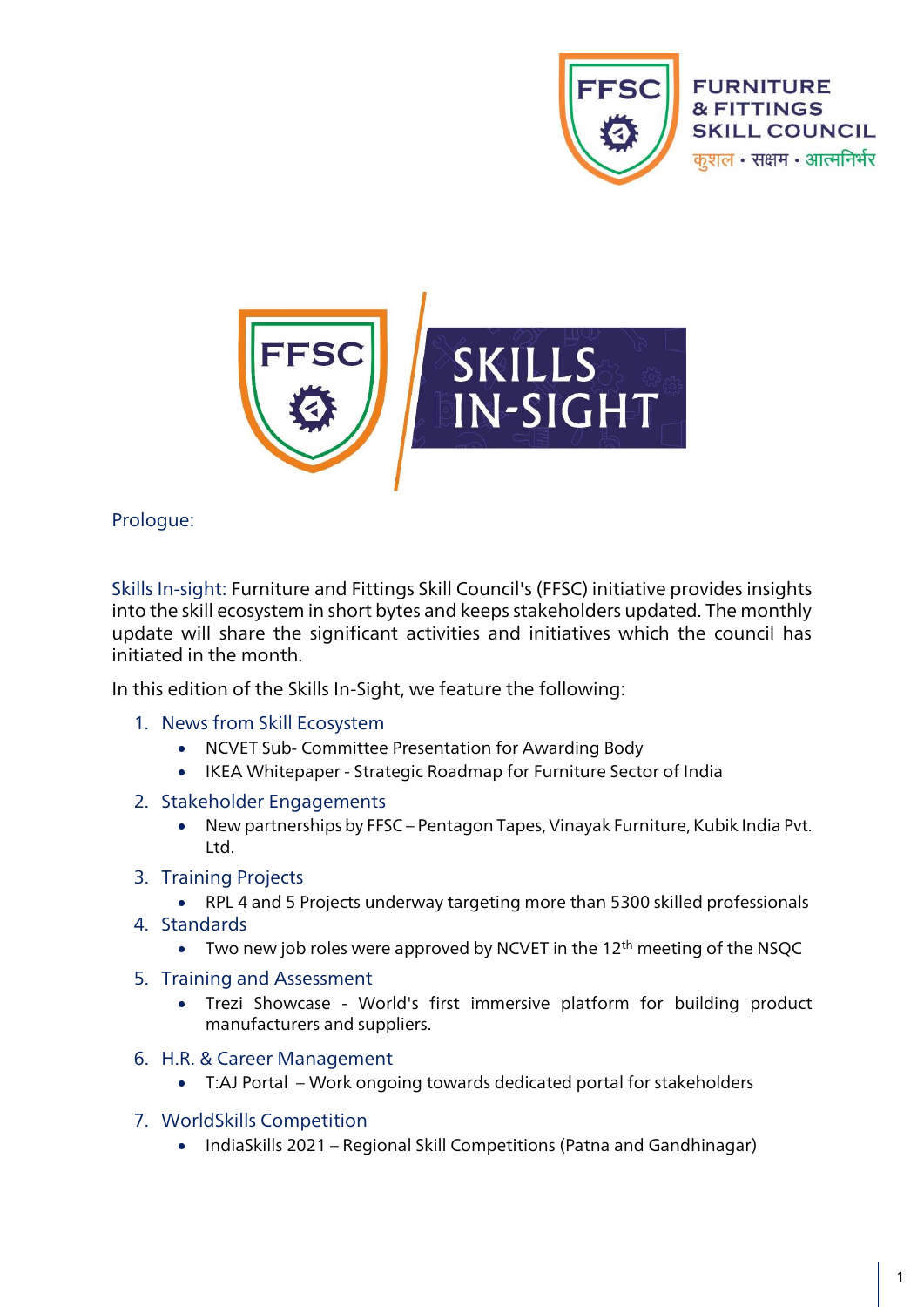

# **News from Skill Ecosystem**

## NCVET Sub- Committee Presentation for Awarding Body

The Awarding Body Final presentation of FFSC was held on 26th October 2021 in front of the NCVET sub-committee, which Chairperson NCVET chaired.



FFSC's presentation was termed very good in terms of the vision by Chairperson, NCVET and the agreement document will be shared by them to formalize the Awarding Body status of FFSC.

As an NCVET affiliated Awarding Body, FFSC will have the right to create & submit new qualifications for the sectors in the furniture and fittings industry, affiliate training partners, conduct assessments, and award the NCVET stamped certificates.

Review rounds were ongoing before the Awarding Body Final presentation, where the implementation plan for the next five years was discussed.

Key areas of focus are the Vision/Mission Objectives and the implementation plan (5-Year Comprehensive Business Plan).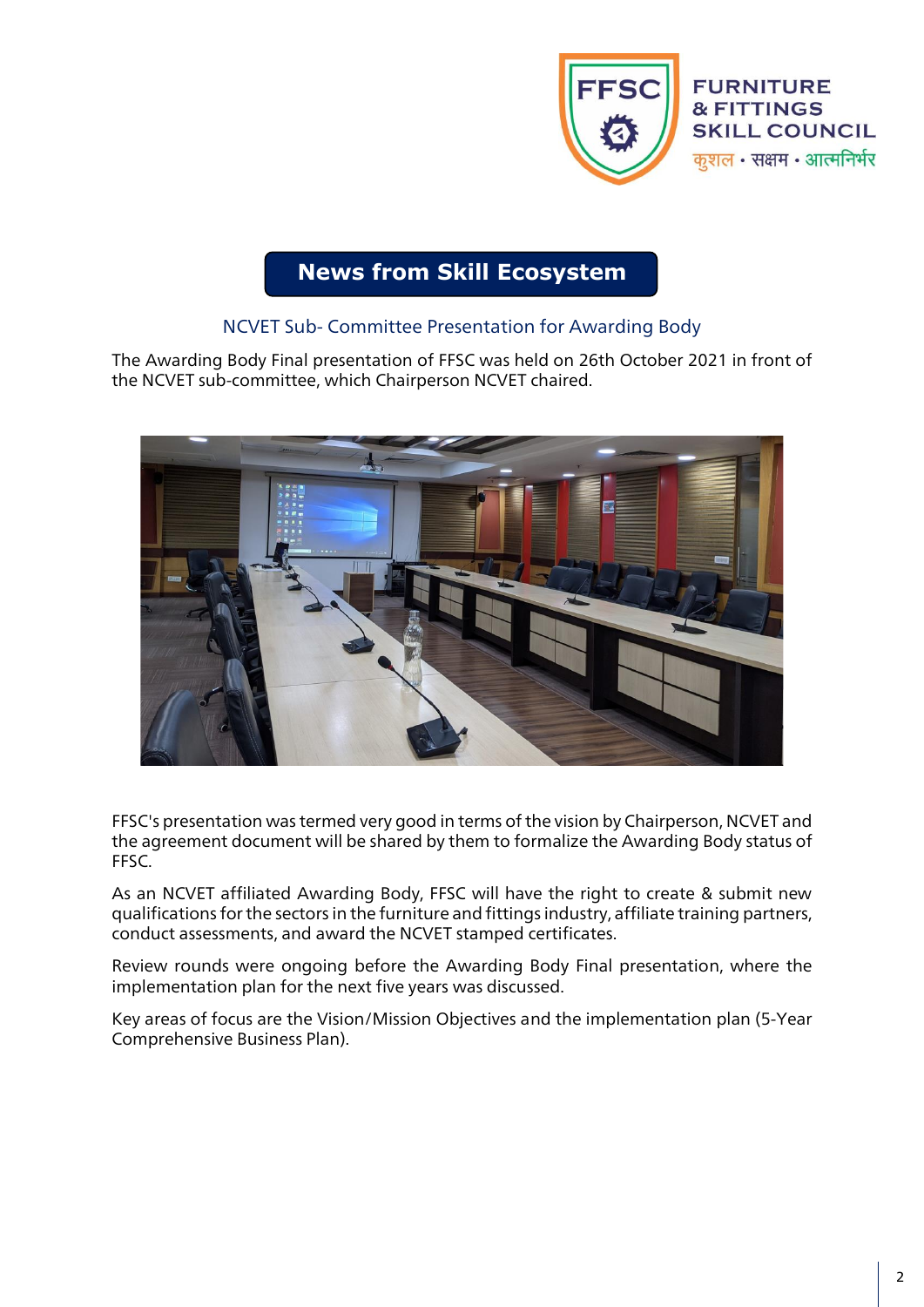

### IKEA Whitepaper - Strategic Roadmap for Furniture Sector of India

On Tuesday, 5th October 2021, IKEA launched the Thought Leadership Paper – Strategic Roadmap for Furniture Sector Growth. The paper done in partnership between IKEA India & PWC comprises inputs from diverse stakeholders like yourself - retailers, manufacturers, subject matter experts, business chambers, members of furniture committee, thought leaders, think tanks, etc. IKEA witnessed strong participation at the launch event with over 110 participants.



Some of the key highlights from the day were discussions around -needs, challenges, and opportunities of the sector for import as well as local manufacturing from India to become part of global value chains. Mix of international and country perspective emphasized on large employment opportunities in the furniture sector, ensuring sustainable supply of raw material, need to look for import substitution by developing domestic capacity, making logistics and transport more cost efficient, importance of certification and standards for product safety, brining technology and innovation into the sector, role of stable and predictable policies, building furniture hubs closer to ports as one roof ecosystem and lots more, to make furniture as the sunrise sector for India.

Through the launch of this paper, IKEA aims to take its Commitment to India, steps further to make it a reality to be able to explore India's fullest potential.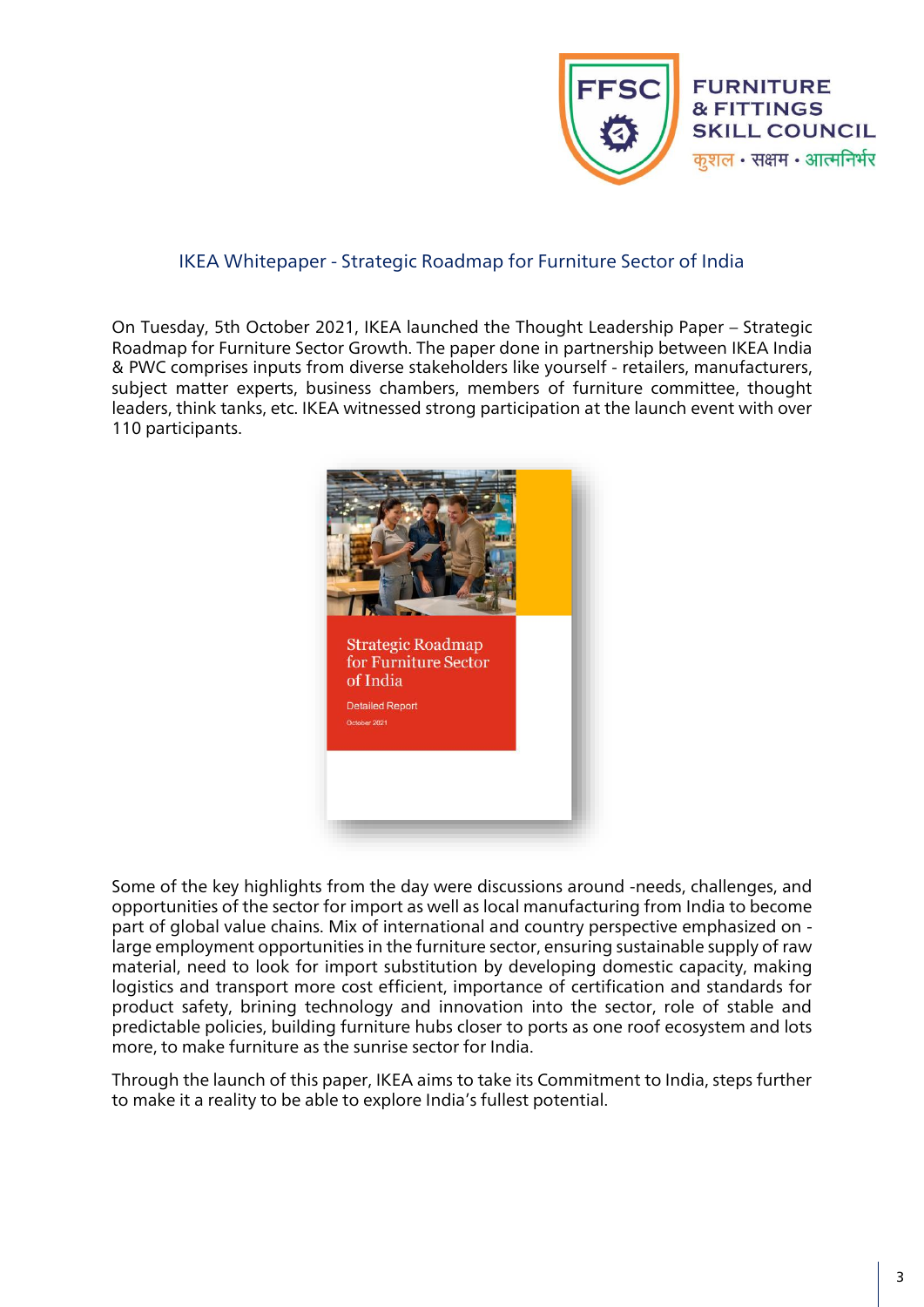

## **Engagements**

## New Stakeholder Partnerships by FFSC

### Vinayak Furniture

We are glad to introduce our new #SkillAmbassador, Mr. Mahendra Pokharna, the Proprietor of Vinayak Furniture from Udaipur, Rajasthan.



Vinayak Furniture has supported FFSC as a Skill Ambassador in creating the FFSC Regional Skill Chapter (FRSC) and implementing the Recognition of Prior Learning (RPL) project. It is our pleasure to welcome them officially as an Industry Partner and General Body member of FFSC.

Vinayak Furniture has been a manufacturer and dealer of furniture since 2001 and is based out of Udaipur, Rajasthan. They deal in furniture, mattresses, recliners and are the authorized dealers of Sleepwell, Recliners India, Cello, Supreme, Kisan, Nilkamal and Godrej Security Solutions.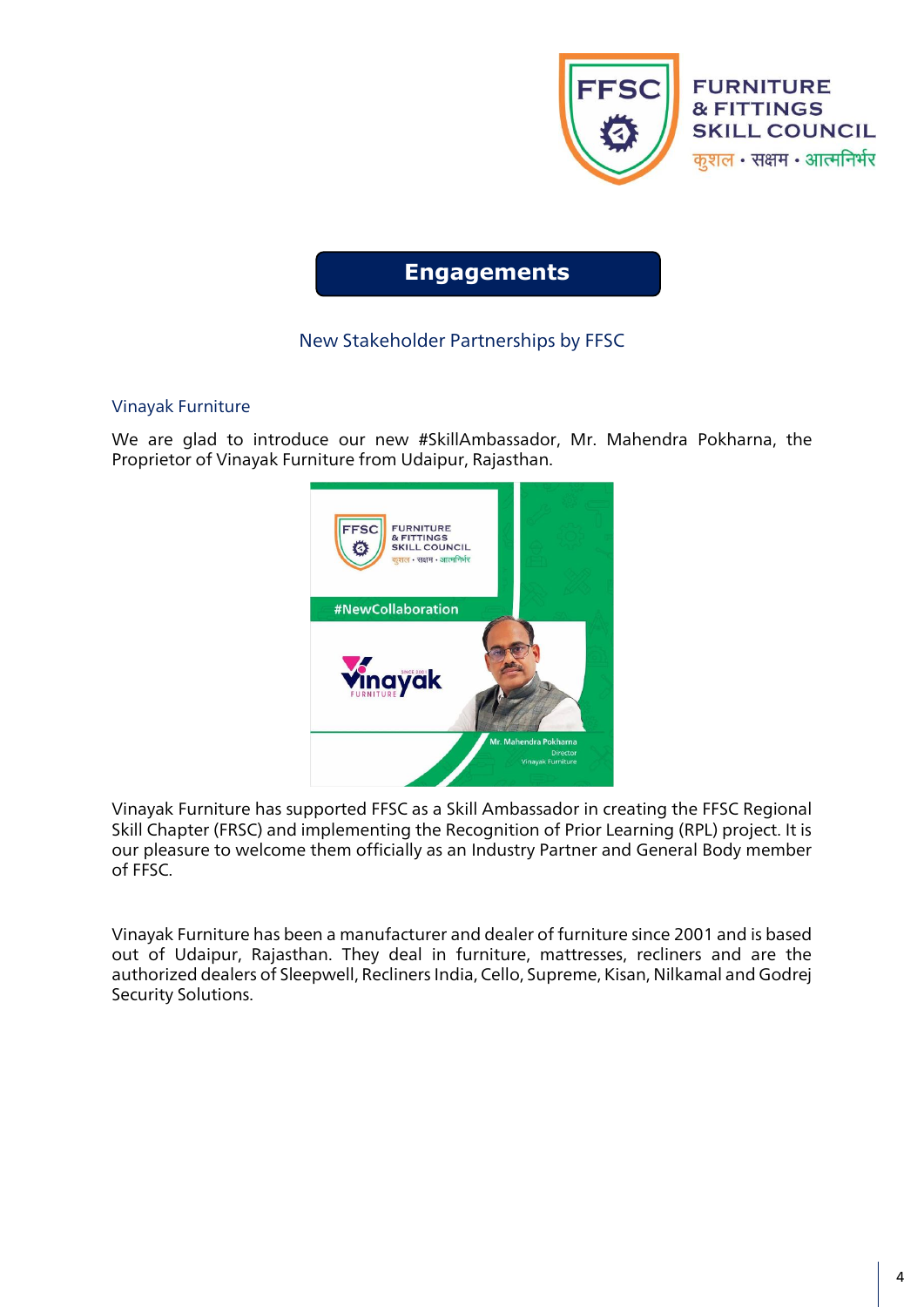

#### Kubik India Pvt. Ltd.

We are pleased to introduce Kubik India Pvt. Ltd. who has become a member of FFSC's General Body in the 'Medium' category. The membership application form with supporting documents and membership fee has been submitted by the company.

Kubik India Pvt. Ltd. will be represented by Mr Jimesh Khimji Shah who is the Managing Director.



A brief overview of the company is given below:

'Kubik thrives on product innovation and the use of quality materials for manufacturing. For the last 10 years, Kubik has been designing, manufacturing and installing Partitions in some of the most prestigious architectural projects across India.

Kubik was started with a passion to create new products that match international quality standards of design and functionality. Today this passion has made Kubik the preferred Brand. Repeat clients are the norm.

KUBIK Demountable Office Partitions System is designed to meet the particular needs of the office, corporate, commercials, healthcare & banking. KUBIK Demountable Office Partitions System are engineered for the lowest possible lead time and ease of installation. Their Glass Fire Partitions provides one-stop safety solutions for partitions.'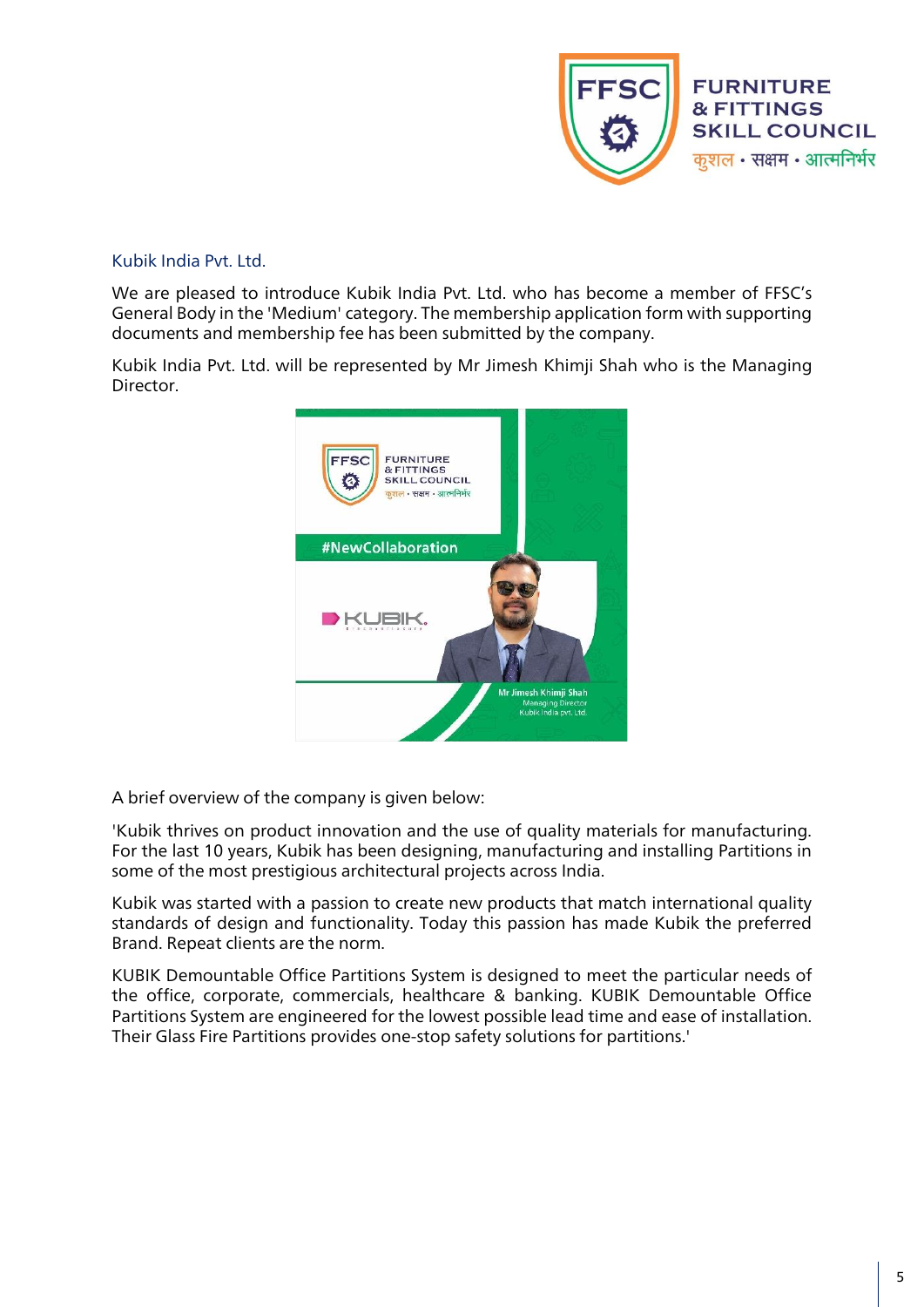

#### Pentagon Tapes

We would like to introduce Pentagon Tapes Pvt. Ltd. who has become a member of FFSC's General Body in the Medium category.

Pentagon Tapes Pvt. Ltd. will be represented by Mr. Rahul Rajgaria who is the Managing Director.

A brief overview of the company is given below:



'Pentagon Tapes, in one line is a 'Pressure sensitive adhesive tape expert'. For nearly 2 decades, it has been operating in this domain, and continues to offer, all kinds of innovative 'tape solutions' to multiple segments of the industry and also to the retail segment.

In collaboration with BOW Tapes, Pentagon brings the best-in-class and best-in-the-world quality in pressure-sensitive adhesive tapes, which have stood the test of time. Pentagon is a leading manufacturer & supplier of Ultra High-Pressure Tapes (UHPT), pressure-sensitive foam and film tapes. It is a single source for all sealing needs like mounting, splicing, powder coating, bonding, and gaskets.

Pentagon Tapes, with its long experience in this industry, has not only established a wide customer base across India, but in partnership with them, continues to maintain its leadership through bringing in to the market, newer technologically advanced tapes, and thus offer superior and best-in-class products to customers.'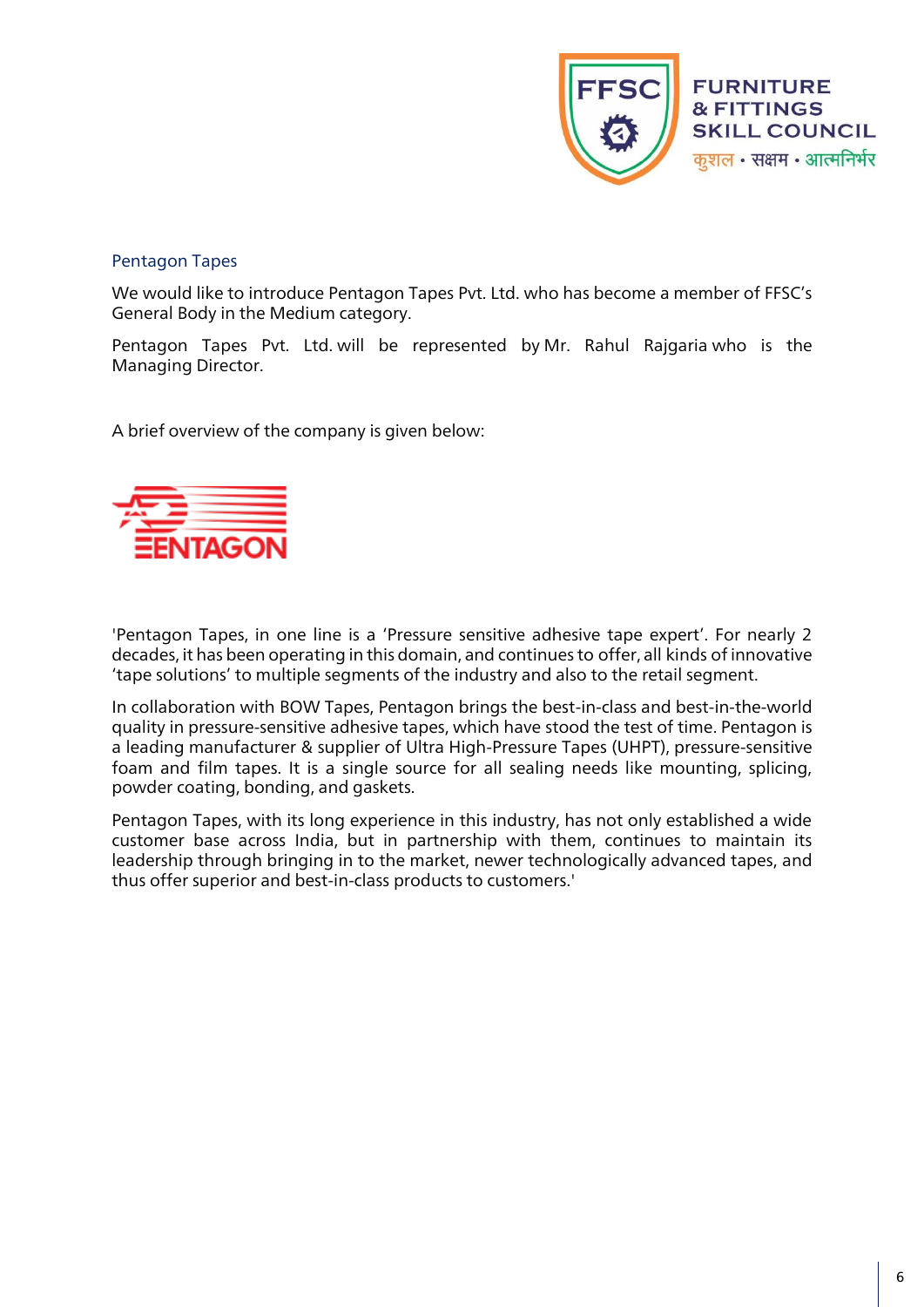

## **Standards**

Two new job roles approved by NCVET in the 12th meeting of the NSQC

The 12th meeting of the National Skills Qualifications Committee (NSQC) under National Council for Vocational Education and Training (NCVET) was held on 30th September, 2021, through Video-Conferencing, under the Chairmanship of Dr Nirmaljeet Singh Kalsi, Chairperson, NCVET.

Two (02) new Qualifications of Furniture and Fittings Sector were presented by FFSC before NSQC. The Committee approved both the Qualifications.

#### FFS/Q2201: Assistant Carpenter



### Brief Job Description

The Assistant Carpenter plays the primary role of assisting in the preparation of worksite, fabrication, assembly, finishing, and installation of the products on the worksite.

The person is responsible for loading, unloading, moving, and storing required materials, tools, and equipment.

The individual will also perform additional tasks as delegated by the senior carpenters in construction, maintenance, repairing, remodeling at the worksite.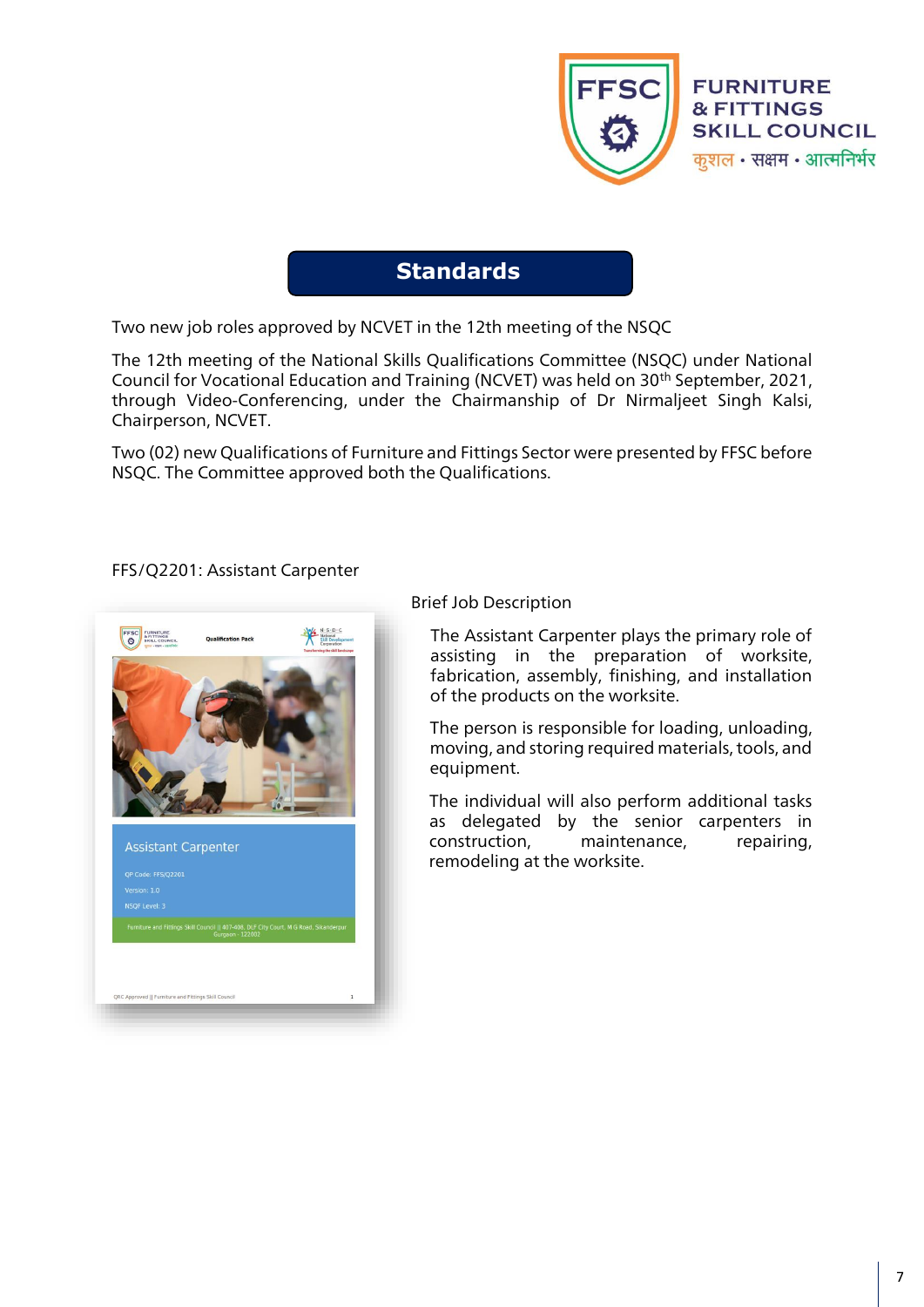

#### FFS/Q2202: General Assistant - Furniture and Fittings Installation



#### Brief Job Description

The General Assistant - Furniture and Fittings Installation is a beginner who assists the onsite team in the furniture installation operations.

The person is responsible for loading, unloading, and supplying materials, tools, and equipment.

The individual maintains the on-site store, keeps the work area clean, and assists in the handover proceedings.

To know more about the Qualification developed by FFSC, please visit: [Furniture & Fittings](https://ffsc.in/resources/nos/)  [Skill Council \(ffsc.in\)](https://ffsc.in/resources/nos/)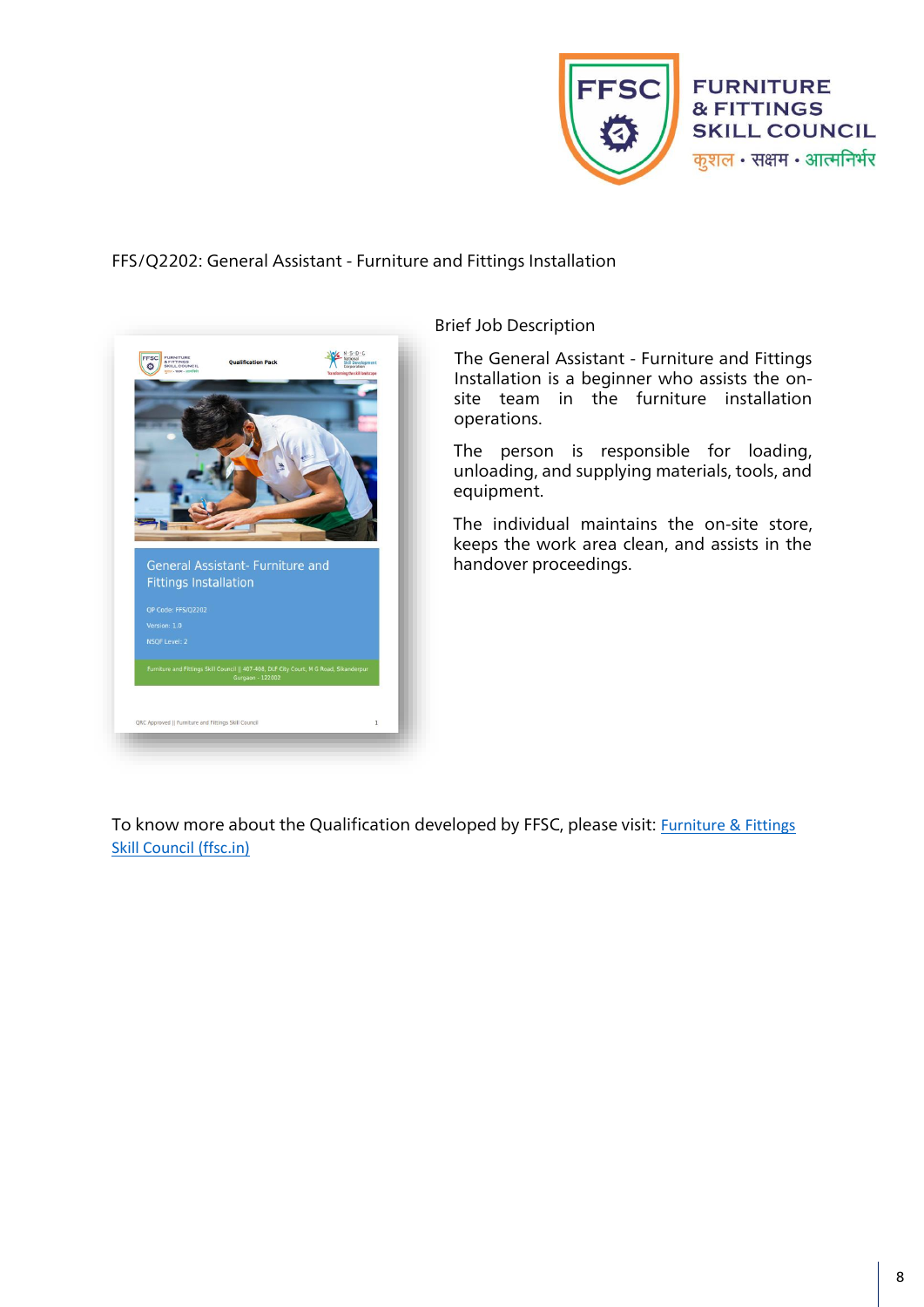

# **Training Projects**

## RPL 4 and 5 Projects underway targeting more than 5300 skilled professionals

FFSC is partnering with its industry partners to certify their workforce with prior experience under the Recognition of Prior Learning (RPL) program.



So far more than 5019 woodworking professionals from West Bengal, Chandigarh, Delhi, Rajasthan, Madhya Pradesh, Telangana, Uttar Pradesh, Maharashtra, Gujarat and Karnataka have been certified.

FFSC is implementing the program with the crucial support of industry partners like Ergoflex, Hettich Group, Hippo Stores, I.EVO, Livspace, M.B. Industries, Narsi Group, Radheyshyam Laminates and Decors Pvt Ltd, Ruby Construction, STS Realtor and Decor Pvt Ltd and Urban Company.

Connect with us to get your workforce certified today and support FFSC's initiative to bring standardization in the industry.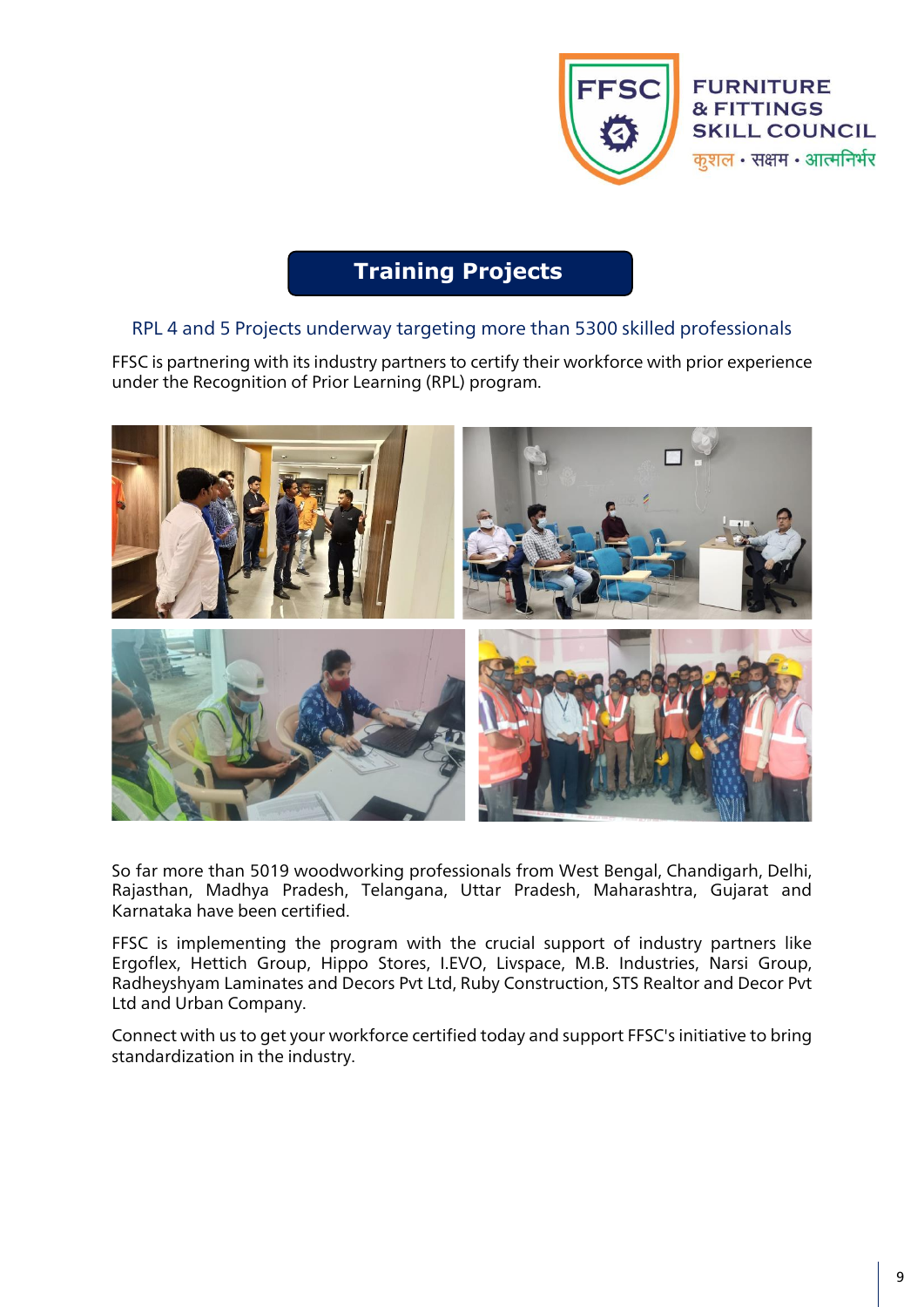

## **Training & Assessments**

### Trezi Showcase - World's first immersive platform for building product manufacturers and suppliers.

Trezi, a member of FFSC has come up with a very exciting product i.e., a collaborative platform called 'Trezi Showcase'.



This product is immensely useful for product manufacturers to show their product to top architects & interior designers around the world using our immersive platform.

Treazi would like to apprise the furniture manufacturers community about this great opportunity.

Moreover, they are giving training and hands-on experience of 'Trezi Lens' to students of architecture and interior design.

By reducing the costs associated with physical mock-ups and models, Trezi Showcase offers a real-time, immersive and interactive design experience that articulates design intent to match client expectations, while delivering significant business impact and improved profitability.

To know more, visit: [Virtual Catalogs for Building Product Manufacturers -](https://trezi.com/showcase/) Trezi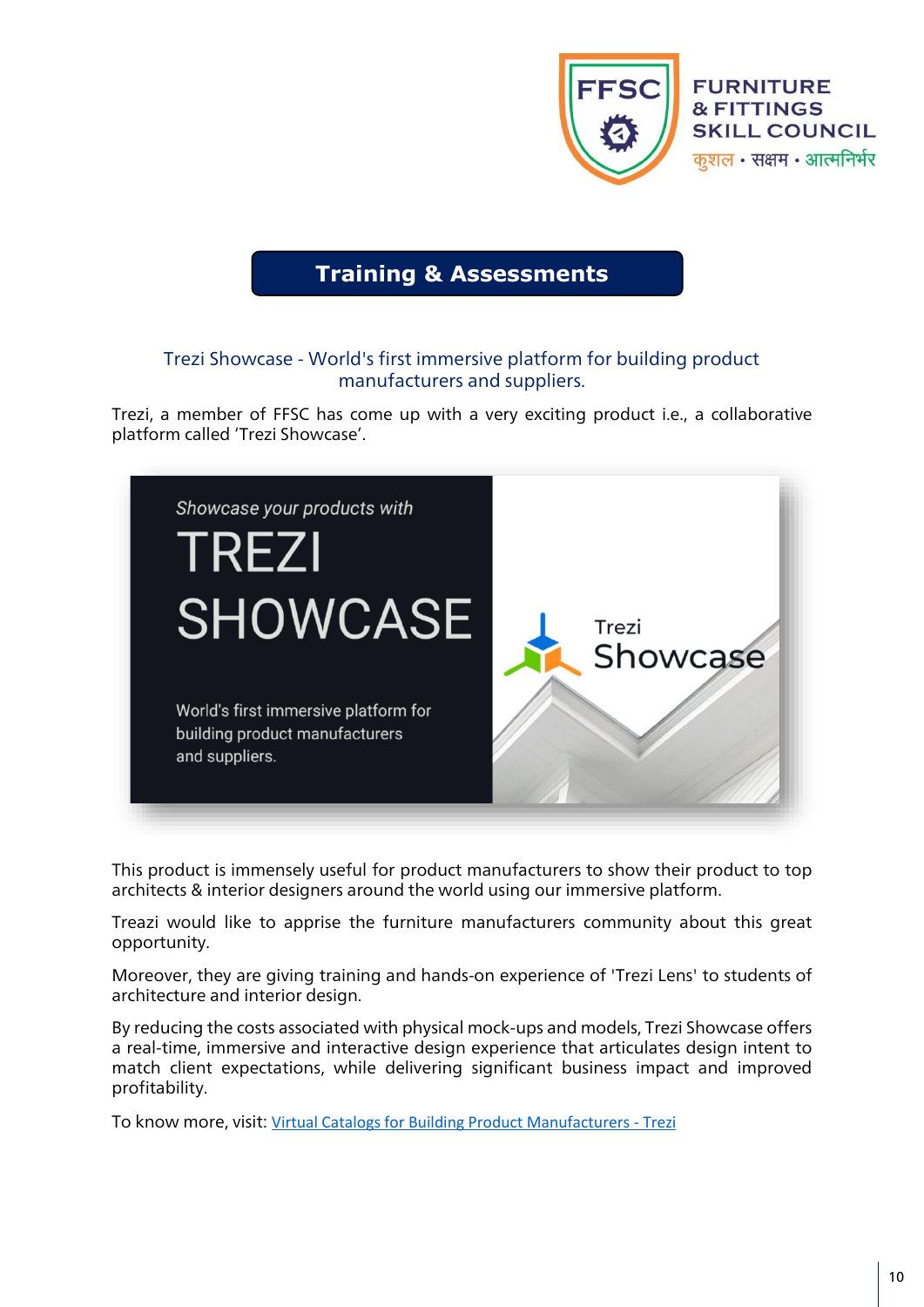

## **HR & Career Management**

## T:AJ Portal – Work ongoing towards dedicated portal for stakeholders

The Training – Apprenticeship – Jobs (TAJ) Portal is a dedicated platform created by FFSC where Training will meet Apprenticeship and Job opportunities for the candidates.



The portal will act as the Industry's Placement Cell with dedicated features to enable employers to register their demand for skilled workforce and supply matching with the trained and certified candidates.

Learners or Jobseekers will have single window access to all the apprenticeship and job opportunities which the top employers have shared in the sector. Jobseekers will be able to map their career progression path through the advanced features in the T:AJ portal.

FFFSC will be using the T:AJ portal in the pilot implementation of the FFSC Meri Skill Meri Pehchaan project where 1000 candidates will be mapped as per the industry's Occupational Map.

Watch this space for more updates about the T:AJ portal.